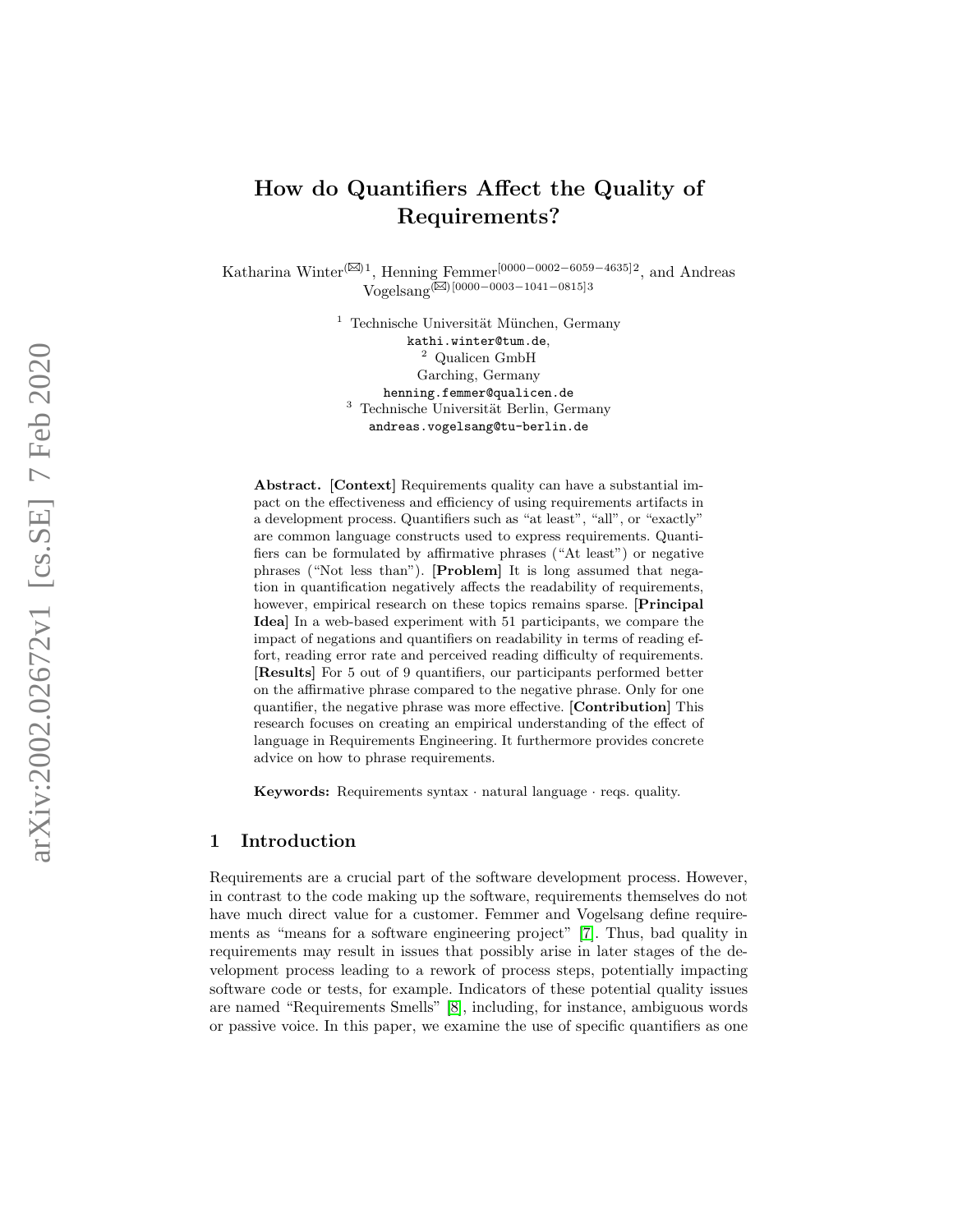particular type of requirements smells. Although the use of quantifiers, such as "at least", "all", or "exactly", is substantial in requirements specifications [\[2\]](#page-15-2), they have not received much attention in literature so far. Questions on how different use and phrasing of quantifiers affect the quality of requirement artifacts remain unacknowledged. To shed light on this topic, we categorize the quantifiers into different scopes and use this categorization as a theoretical foundation to compare them. Each quantifier scope has one semantic interpretation but can be expressed in different syntactic ways. For example, "At least" and "Not less than", belong to the same semantic scope but one is expressed in an affirmative syntax, while the other is expressed in negative syntax.

In this paper, we examine 9 different quantifier scopes and compare the impact on requirements readability. We conducted an experiment with 51 participants and compare reading times, error rates, and perceived difficulty of quantifiers in affirmative and negative syntax. The goal of our research is to provide empirical evidence for justifying requirements writing guidelines and offer best practices on quantifier usage in requirements specifications.

Our results show that the use and phrasing of specific quantifiers has a significant effect on reading times, errors, and perceived difficulty. Based on our results, we formulate concrete advice for writing better requirements.

# 2 Background

## <span id="page-1-0"></span>2.1 Quantifiers in the English Language

Determiners are frequent parts of speech in the English language. While determiners in general describe what a noun refers to, for instance, "the", "some", or "their", quantifiers represent a subcategory of determiners referring to a certain quantity of the noun. Keenan and Stavi offer an extensive list of natural language determiners, which includes a substantial number of quantifiers [\[11\]](#page-15-3). Many quantifiers have similar meaning. As an example, "at least n" or "n or more" include the same set of items with regard to "n". We categorized the quantifiers according to their semantic scope, i.e. quantifiers of the same category hold true for equal sets. Based on this categorization, we defined 11 scopes, of which two defined as Some and Many are ambiguous and thus irrelevant to this paper, which deals with explicit quantifiers. The 9 exact scopes are: None, All, Exactly n, At least, At most, Less than, More than, One and All but, as depicted in Fig. [1.](#page-2-0) Exact quantifiers are either numbers, like "one", "two", or "exactly a hundred", which is contained in the scope Exactly n. When speaking of All, every element of a set is included, while None as its counterpart excludes all elements. Some quantifiers are graded: The scope At least is upward entailing, i.e. it includes all elements in the subset  $[n, max)$ , while the scope At most is its downward entailing counterpart. The scopes More than and Less than are similar, however, they have open intervals, thus exclude the value "n". The scope One refers to a certain instance, rather than any set with a certain property. Quantifiers included in this scope are, for example, "the", or "a", as in "the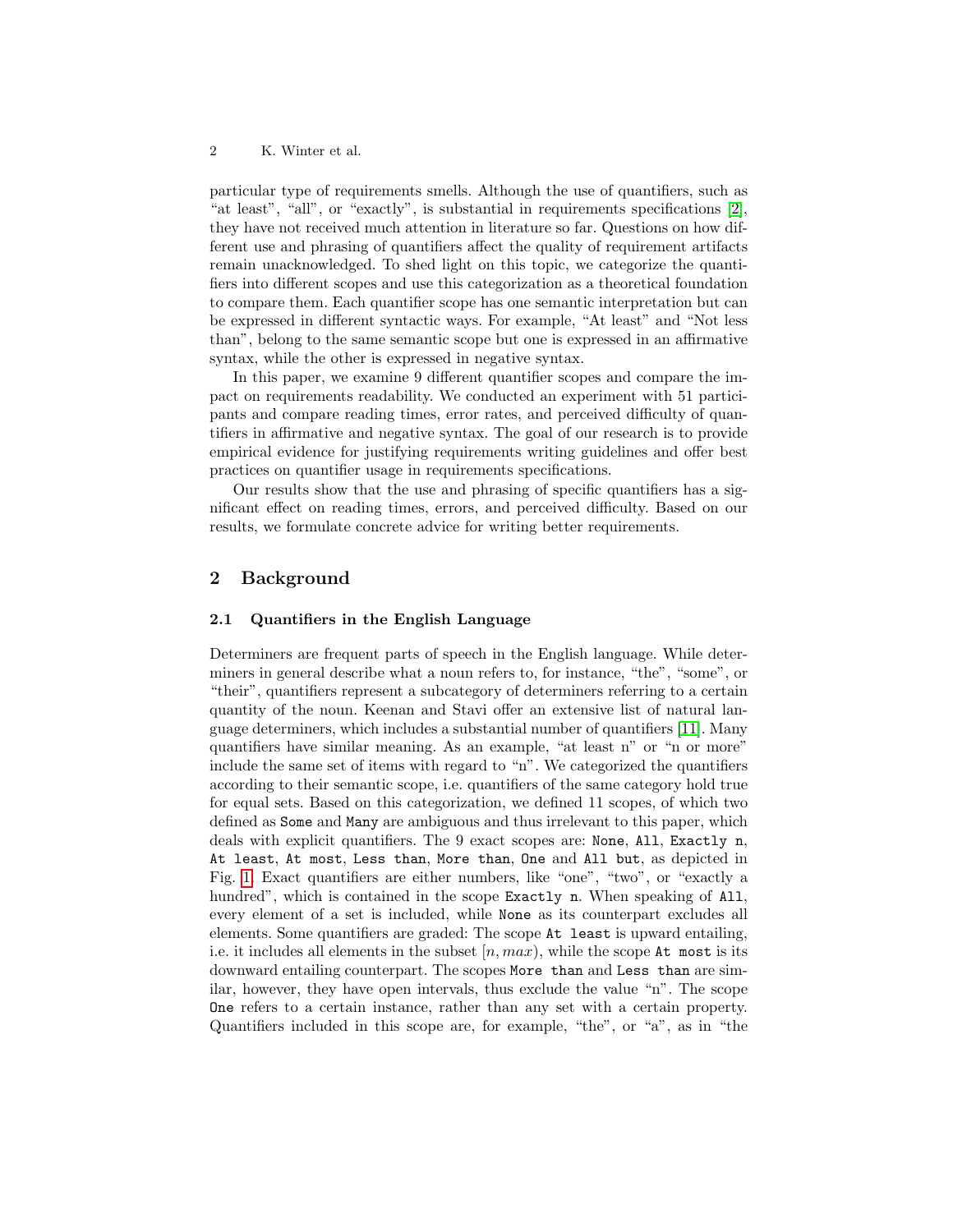<span id="page-2-0"></span>object", or "a group of objects". The scope All but is the counterpart to this scope, excluding this instance of a set.



Fig. 1: Quantifier Scopes

The quantifiers listed by Keenan and Stavi [\[11\]](#page-15-3) can be classified into these semantic scope categories. From the original set of determiners, indefinite quantifiers, such as "nearly all" are excluded and duplicates or similar quantifiers, such "five or more" and "a hundred or more" are aggregated into one scope.

Hence, natural language possesses a variety of determiners [\[9\]](#page-15-4) that can be utilized to express the different scopes of quantification. This presents us the question, whether some determiners are more readable and comprehensible than others with an equivalent semantic scope.

#### 2.2 Affirmative and Negative Sentences

Christensen [\[4\]](#page-15-5) examined the neurobiological implications of affirmative and negative sentences in the brain. The findings suggest that different brain areas are activated when processing affirmative and negative sentences, i.e. sentences containing a negative operator. Moreover, the brain requires more processing time for negation than for affirmation, thus response time is also longer. Performance, however, is suggested to be equal for both types of sentences. According to Christensen, affirmative sentences involve a simpler semantic and syntactic structure than negative sentences [\[4\]](#page-15-5). According to their work, negative sentences entail a more complex syntactical structure, which requires "additional syntactic computation" in the brain [\[4\]](#page-15-5). Christensen denotes affirmative polarity as "default", to which negative operators add additional structure. More precisely, when reading negative sentences, the human brain interprets all sentences as affirmative at first and in the second step, adds negative polarity to negative sentences [\[4\]](#page-15-5).

In the dataset of requirements specifications used as a source for this paper, quantifiers are formulated in both, affirmative and negative form. To express the same semantic scope, one can employ positive and negative structures. For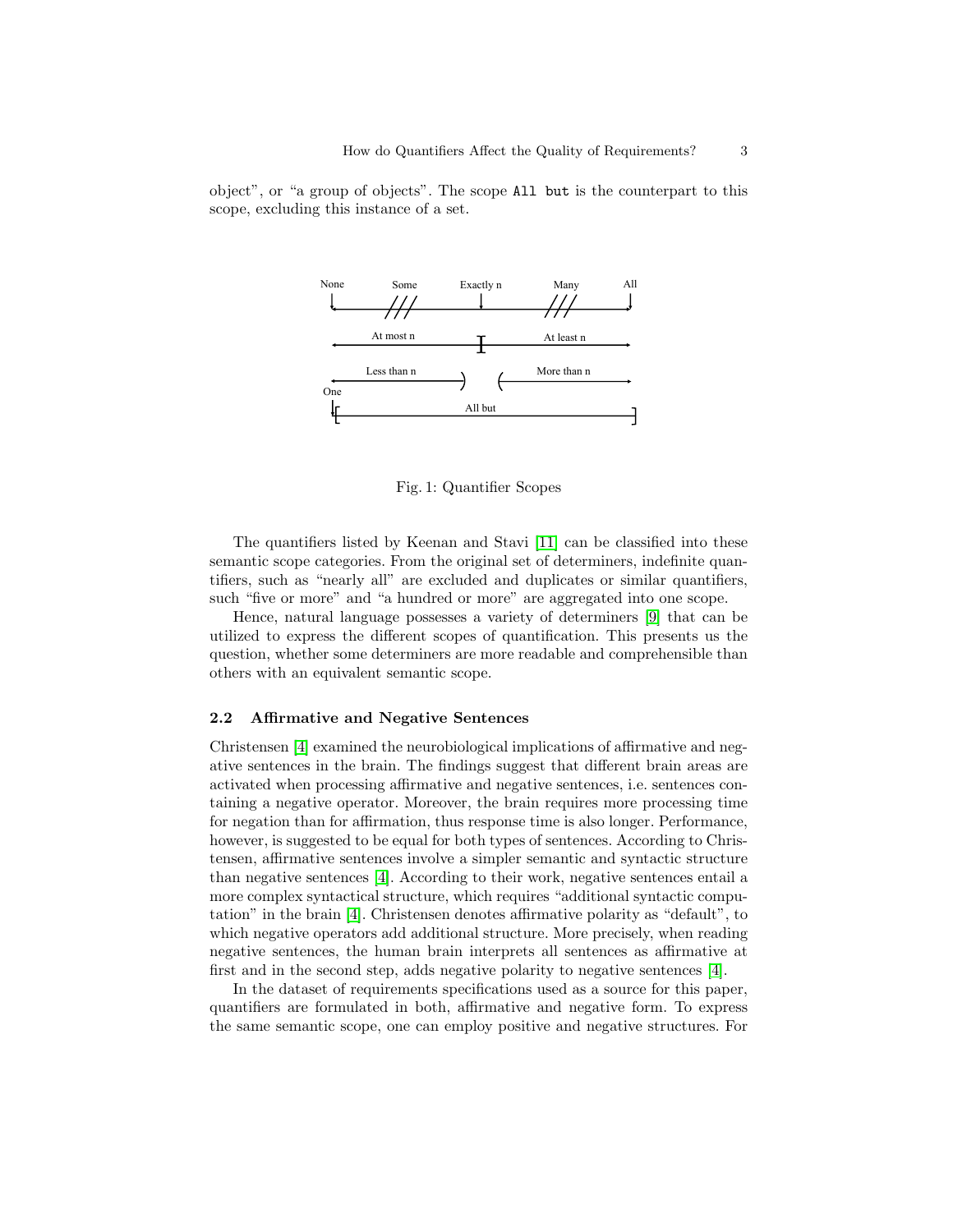example, one could say "at least ten", or equivalently "no fewer than ten". Which of these two possibilities is more advisable to use in requirements specifications? Although Christensen has given an indication on the answer to this question, it could also be assumable that negative quantifiers yield longer response time, but better reading comprehension.

## 2.3 Requirements Readability

Requirements artifact quality can be understood as the extent to which properties of the artifact impact activities that are executed based on the artifact. In particular, quality factors affect the effectiveness and efficiency of use [\[7\]](#page-15-0). One relevant activity on requirements specifications is reading [\[1\]](#page-15-6). Consequently, good quality in practice includes efficient and effective readability of the requirements specifications. We therefore examine the implications of the quality factor quantifiers on effectiveness and efficiency of reading. We understand readability as an indicator for the "ease of understanding or comprehension due to the style of writing" [\[12\]](#page-15-7). Readability thus describes reading efficiency and good quality in readability minimizes the reading effort to gain comprehension of the requirements. Reading comprehension indicates effectiveness of reading. When considering readability, the reading performance must not be neglected. Although ease of understanding and sentence comprehension are closely related, good readability that yields a wrong understanding of the phrase is an indicator of bad quality. It is thus required to achieve both, efficiency and effectiveness in requirements specifications.

Objective indicators are one aspect of the assessment of quality in readability. Klare [\[12\]](#page-15-7) makes a point with the statement: "The reader must be the judge". Hence, subjective perception should also be considered in regard to readability of requirements specifications. Therefore, we examine the readability, comprehension, and subjective perception of syntactically affirmative and negative quantifiers for a limited set of quantifier scopes.

# 3 Study Design

In this study, we analyze the impact of affirmative and negative quantifier phrases on readability, comprehension, and perceived difficulty.

Research Question 1: How does affirmative and negative syntax of quantifiers impact reading efficiency?

Research Question 2: How does affirmative and negative syntax of quantifiers impact reading effectiveness?

Research Question 3: How does affirmative and negative syntax of quantifiers impact the subjective perception of reading difficulty?

## <span id="page-3-0"></span>3.1 Data Collection

We conducted an experiment to gather data on the research questions following the guideline by Wohlin et al. [\[14\]](#page-15-8). To assess the differences between affirmative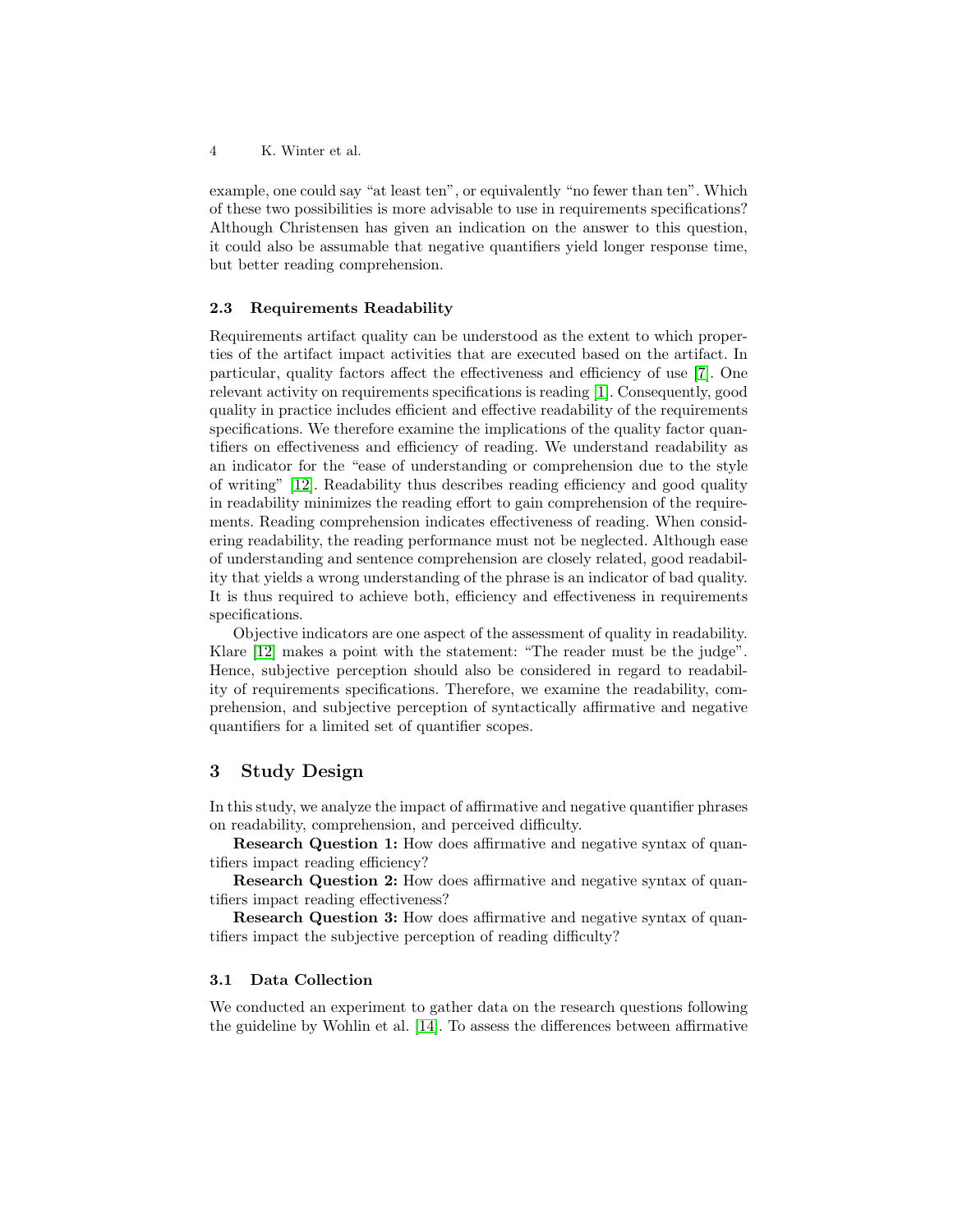and negative quantifiers, we examine the relationship between quantifier syntax and readability, comprehension, and perceived difficulty. We implemented a webbased experiment, which yields a controllable testing environment and allows for a general evaluation of our hypotheses since the experiment questions are not bound to a certain context and thus do not require prior knowledge on a particular topic. Instead, the web application contains an artificial problem to easily gain first results on the research questions.

### 3.2 Study Objects and Treatments

Based on the research questions, the independent variable that is controlled in this experiment is the syntactical structure of the quantifying sentences. The two treatments are affirmative and negative syntactical structure. The dependent variables that will be measured in the experiment are the readability, understandability, and subjective perception of difficulty for each treatment.

Wohlin et al. [\[14\]](#page-15-8) offer a standard design type for such experiments with one factor and two treatments. Leaning on this design type, we aim "to compare the two treatments against each other". Furthermore, we choose a paired comparison study design, where "each subject uses both treatments on the same object" [\[14\]](#page-15-8). We compare the two treatments, affirmative and negative syntactical sentence structure, on sentences addressing the same quantifier scope.

Table [1](#page-5-0) lists all samples of quantifiers that are given in the experiment. These samples were made up by us and did not have any specific background or focus. For each quantifier scope, an affirmative quantifier and a negative equivalent is displayed. Note that the scope None is a special case, as it is naturally negative and thus its counterpart is positive. Words in bold are characteristic for the respective syntactic structure.

The task of the experiment was to compare the given sentence with three given situations and decide which of the three situations (one, two, or all three) match the given sentence. The situations are presented as images. Fig. [2](#page-5-1) depicts one of the 18 answers in the experiment and belongs to the sentence "A highly defective machine has no less than 5 defects". The images are nearly identical, except for quantification, represented in red crosses in this image. The quantifier scope At least, which is stated here in negative syntax, entails the amounts of  ${\rm five, six, seven, ...}$  crosses. Thus, the correct answers to select are Image 1 and Image 2, as they are entailed, whereas Image 3 does not accurately describe the sentence.

As recommended by Wohlin et al. [\[14\]](#page-15-8), the order of the sentences is randomized to prevent the effect of order and have a balanced design, such that the subjects' paths through the experiment are diverse. To further avert information gain from past questions, we not only randomized each sentence pair, but mix all sentences. Moreover, we created sentence pairs with identical quantifying scopes and similar but not equal semantic meaning (see Table [1\)](#page-5-0).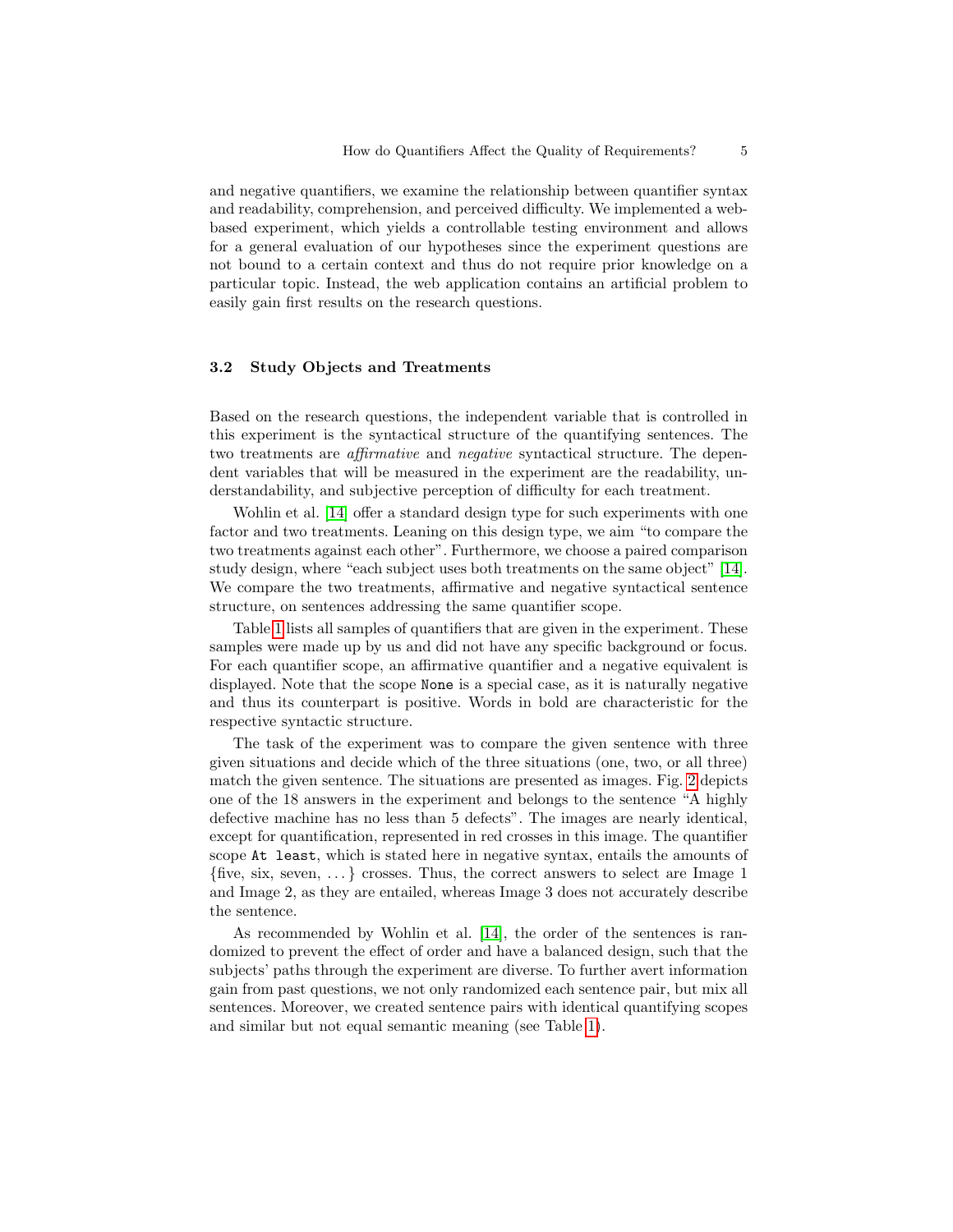<span id="page-5-0"></span>

| Table 1: Affirmative and negative syntax samples for each quantifier scope |  |  |  |  |
|----------------------------------------------------------------------------|--|--|--|--|
|                                                                            |  |  |  |  |

| Scope     | Affirmative Syntax Sample                                                   | Negative Syntax Sample                                                             |
|-----------|-----------------------------------------------------------------------------|------------------------------------------------------------------------------------|
| All       | All registered machines must be<br>provided in the database.                | No deficit of a machine is not pro-<br>vided in the database                       |
| None      | All access is blocked without a<br>valid login.                             | <b>None</b> of the service workers may<br>have access to 'Budget'.                 |
| More than | At more than 5 deficits the signal<br>token turns red.                      | Not only defective machines are<br>displayed in the system.                        |
| At least  | The number of new parts per order<br>must be at least 3.                    | A highly defective machine has <b>no</b><br>less than 5 defects.                   |
| At most   | Per machine, at most 4 photos can<br>be uploaded to the database.           | An approved machine has <b>no more</b><br>than 2 minor defects.                    |
| Less than | <b>Less than</b> 3 supervisors may be as-<br>signed to each service worker. | Not as many supervisors as 3 may<br>be assigned to each machine.                   |
| Exactly n | <b>Exactly</b> 2 emergency contacts<br>must be displayed at all times.      | No more or less than 2 supervi-<br>sors must be online at all times.               |
| All but   | All machines but the current one<br>must be on the list 'new jobs'.         | <b>No</b> location but the location of the<br>current machine is on the map.       |
| One       | <b>Only</b> the location of the current<br>machine is on the map.           | The current job is the <b>only</b> job that<br>is <b>not</b> listed in 'last jobs' |

<span id="page-5-1"></span>



(c) Image 3 (wrong answer)

Fig. 2: Example question from the experiment: Which of the images match the sentence "A highly defective machine has no less than 5 defects"?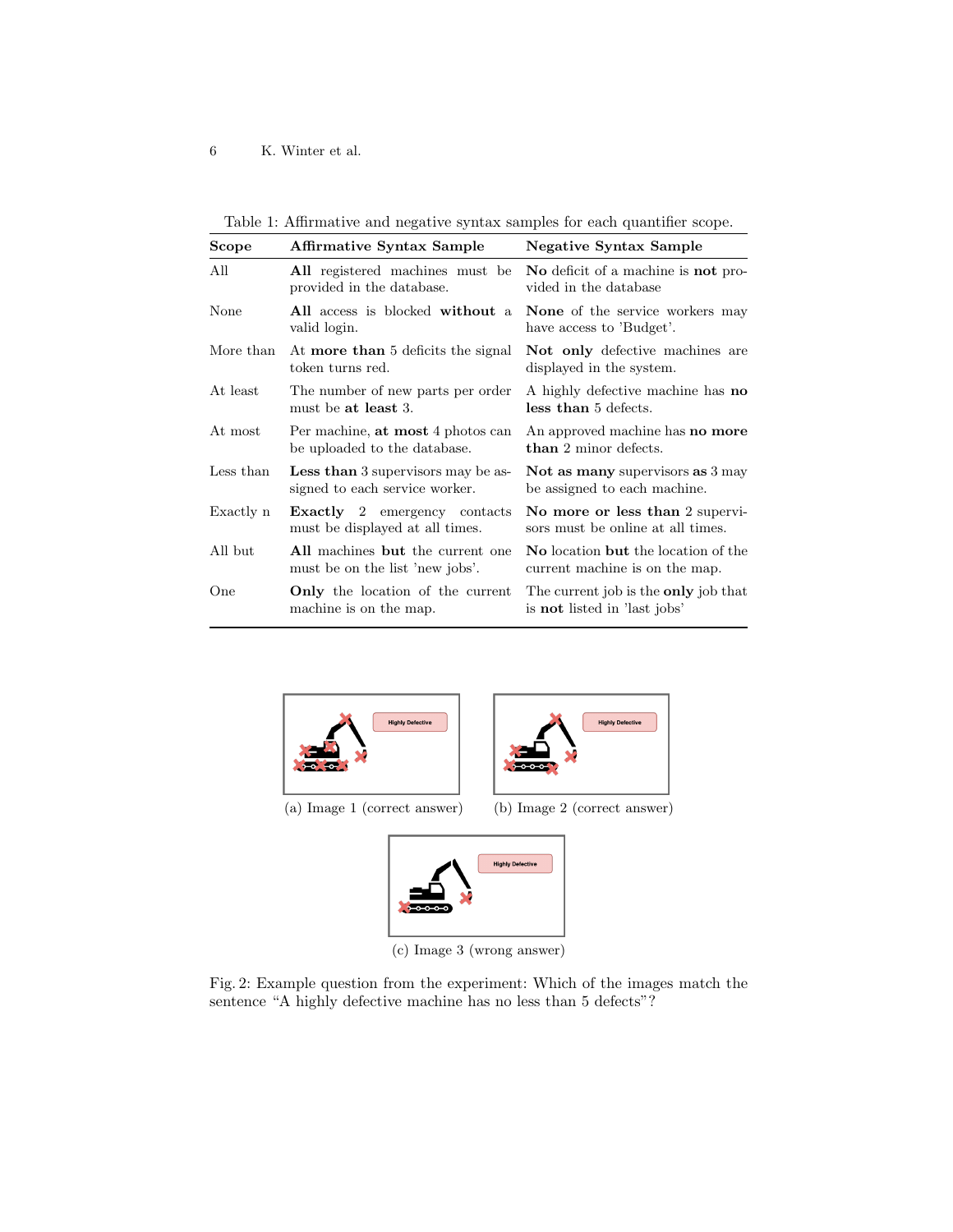#### 3.3 Subject Selection

We selected the subjects for the experiment by convenience sampling [\[14\]](#page-15-8) via mailing lists, or personal and second-degree contacts of the authors. The experiment was conducted online with anonymous participants. Thus, we had no control over the situation and context in which the experiment was executed by each participant. Our web-based experiment was started by 76 participants of which 51 completed the experiment. All figures in this paper refer to the 51 participants that completed the experiment. Prior to the experiment, we ask the participants whether they have a background in computer science ( $yes: 94.1\%$ , no:  $5.9\%$ ), whether they are native English speakers (yes:  $5.9\%$ , no:  $94.1\%$ ), and what their profession is (*academic:*  $23.5\%$ , *professional:*  $49.0\%$ , *student:*  $27.5\%$ ).

#### 3.4 Data Analysis

To answer the proposed research questions, we selected the following metrics.

Readability: To evaluate readability in terms of efficient reading, the effort of reading needs to be measured. Many studies and experiments measure reading time as an indicator for the level of difficulty it requires to process a sentence [\[13](#page-15-9)[,5](#page-15-10)[,10\]](#page-15-11). Therefore, we also use reading time as an indicator of reading difficulty to examine the effort for a person to understand a sentence. In the experiment, we measured the time that a participant required to read and comprehend the sentence. The counter was started when the sentence appeared on the screen and stopped again when the participant clicked on the button to submit the answer. To examine the differences in reading time between the affirmative and the negative syntax sample for each scope, we applied a Wilcoxon signed-rank test, which is suitable for comparing two paired samples with data that is not normally distributed. As we will see later, the assumption of the Wilcoxon signed-rank test holds, since the reading times in our experiment are not normally distributed. The test returns a p-value to assess the significance of the effect and an *effects size* to assess the magnitude of the effect.

Understandability: To measure correctness, we test whether the understanding reflects the true meaning of the sentence or represents a false belief. As discussed in Section [2.1,](#page-1-0) some quantifiers entail a range of correct solutions. For instance, the quantifier five items or more entails all numbers of items of five and above (i.e. five, six, seven,...). For other quantifiers, like exactly five items, one number, namely five, is the correct quantification, while all other numbers, like four or six items, do not reflect the true meaning of the quantifier. Hence, the three situations presented as answers in the online experiment are independent and include correct as well is incorrect quantifications of the given statement. We consider a sentence as "understood" if all included and excluded options are correctly identified. To examine the differences in correctly understood sentences, we build a 2x2 contingency table containing the number of participants with correct and incorrect answers in affirmative and negative sentences (see Table [2\)](#page-7-0). Since our samples are matched, we focus on the discordant cells in the contingency table  $(b \text{ and } c)$  and apply an exact binomial test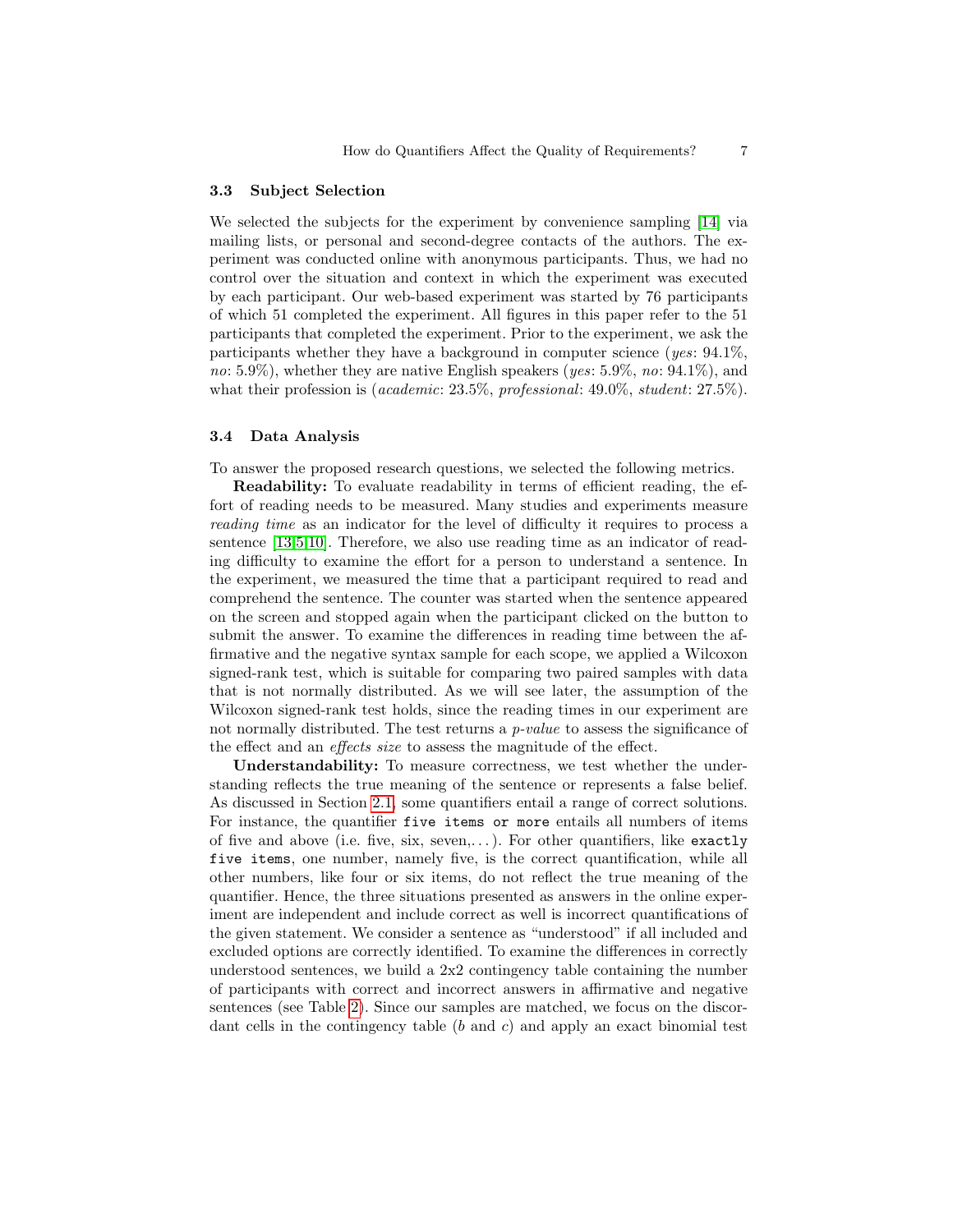to compare the discordant cell  $b$  to a binomial distribution with size parameter  $n = b + c$  and probability  $p = 0.5$ . This test is suggested for 2x2 contingency tables with matched samples and few samples in the discordant cells  $(b+c<25)$ . As a measure for the effect size, we report the *odds ratio*:  $OR = b/c$ .

<span id="page-7-0"></span>Table 2: 2x2 contingency table of correct and incorrect answers for one scope. affirmative syntax

|                           | incorrect correct |
|---------------------------|-------------------|
| negative syntax incorrect |                   |
| correct                   |                   |

Perceived Difficulty: For the determination of perceived difficulty, we asked the participants to rate the reading difficulty on a scale with the values "easy", "medium", and "difficult". We use this ordinal scale as it allows for the assessment of less to greater, where intervals are not equal. The perceived difficulty is subjective and intervals between the options "easy" and "medium", as well as between "medium" and "difficult" are not necessarily equal. Furthermore, levels of difficulty may differ in between the category itself. To examine the differences in the perceived difficulty, we applied a Wilcoxon signed-rank test, which is suitable for comparing two paired samples with ordinal data.

## 3.5 Experiment Validity

Prior to starting the experiment and collecting the data, we launched a test run with three participants to receive feedback on the correctness of language, the comprehensibility of the overall experiment, and remaining technical bugs. Although the affirmative and negative syntax sample for each quantifier describe different situations (see Section [3.1\)](#page-3-0), the generated sentences are similar by choosing a narrow vocabulary throughout the experiment. The difference between sentences averages about 1.77 words, where in five cases the affirmative sentence contains more words and in four cases the negative sentences is longer. The sentences have a simple structure, such that other syntactical phenomena, like sentence complexity, do not invalidate the results. On average, the sentences have 11 words. For each sentence, the study subjects have three answer options. To avoid complexity of the answers through e.g. answer sentences that are difficult to understand, the answer options are displayed as images (see Fig. [2\)](#page-5-1). Like the sentences, the images have a similar image vocabulary containing equal symbols and language of form. For each sentence in the experiment, the images have minimal, but distinguishable differences. One or more of these images represent the correct meaning of the sentence given. By providing more than one correct answer, the effect of exclusion by comparison between different images should be avoided and the subject is forced to deal with each answer option separately.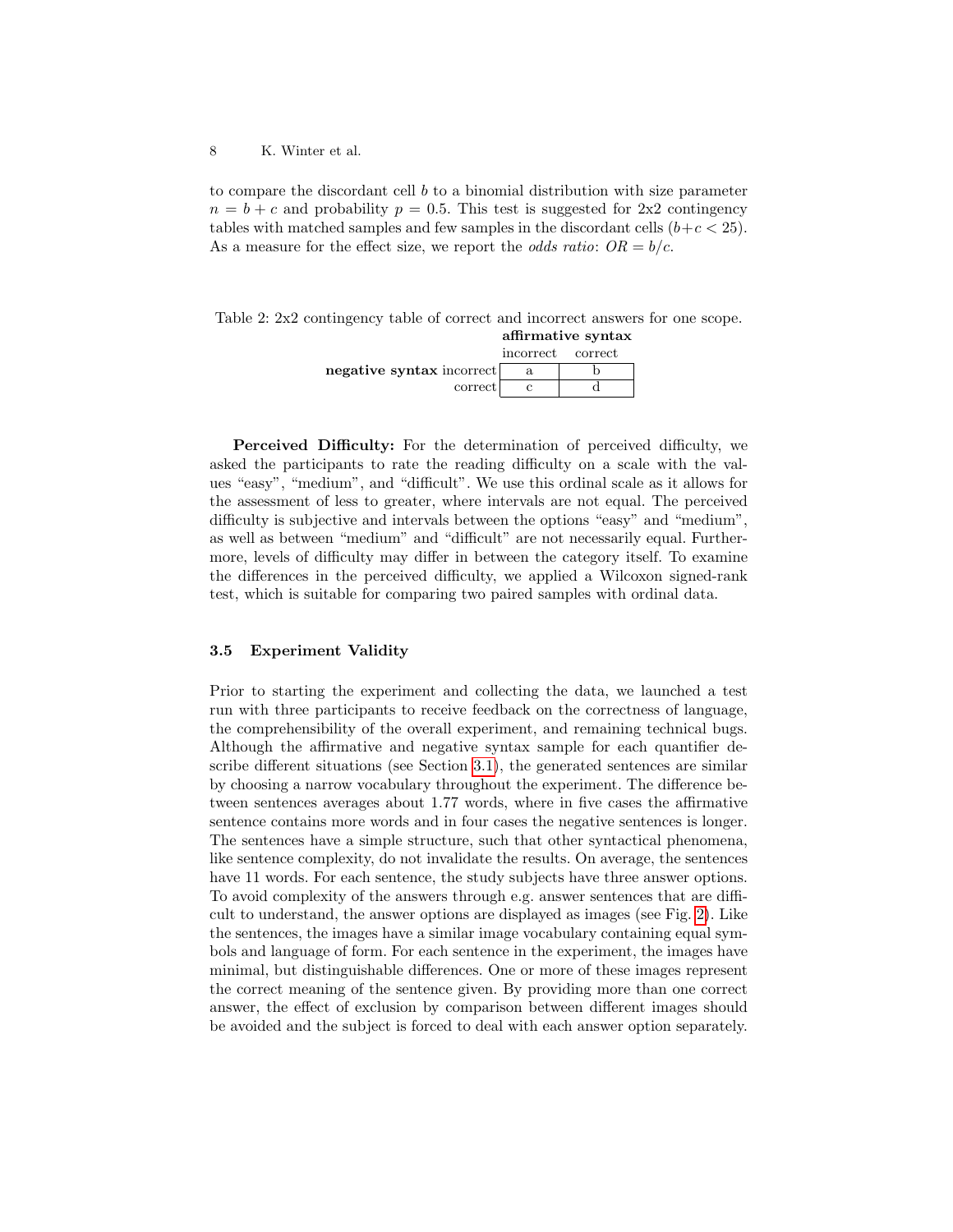To assure transparency and improve reproducibility, we have published the raw results of the experiment and the R-script that we used for processing the data.[4](#page-8-0)

# 4 Study Results

### 4.1 Effects on Readability (RQ1)

When examining the collected reading times, we saw that all values were below 77 seconds, except for two data points where the reading time were 665 seconds and 12,281 seconds (both measured for sentences with negative syntax). Since we had no control over the situation in which the experiment was conducted, we consider both data points as outliers, possibly due to a disturbance of the participant, and removed the data points as well as their corresponding affirmative sentences from the dataset. Fig. [3](#page-8-1) displays boxplots of the remaining reading times for each scope. As shown in the figure, for six of the nine pairs, it took more time on average to read the negative quantifier compared with the positive quantifier of the same scope.

<span id="page-8-1"></span>

Fig. 3: Distribution of reading times per scope

Table [3](#page-9-0) lists the results of the Wilcoxon signed-rank test for each scope in terms of the p-value and effect size for significance level  $\alpha = 0.05$ .

According to the significance test, the following quantifier scopes exhibit a significant difference in reading time: All, None, At least, Less than, Exactly

<span id="page-8-0"></span> $^4$  <https://doi.org/10.6084/m9.figshare.10248311>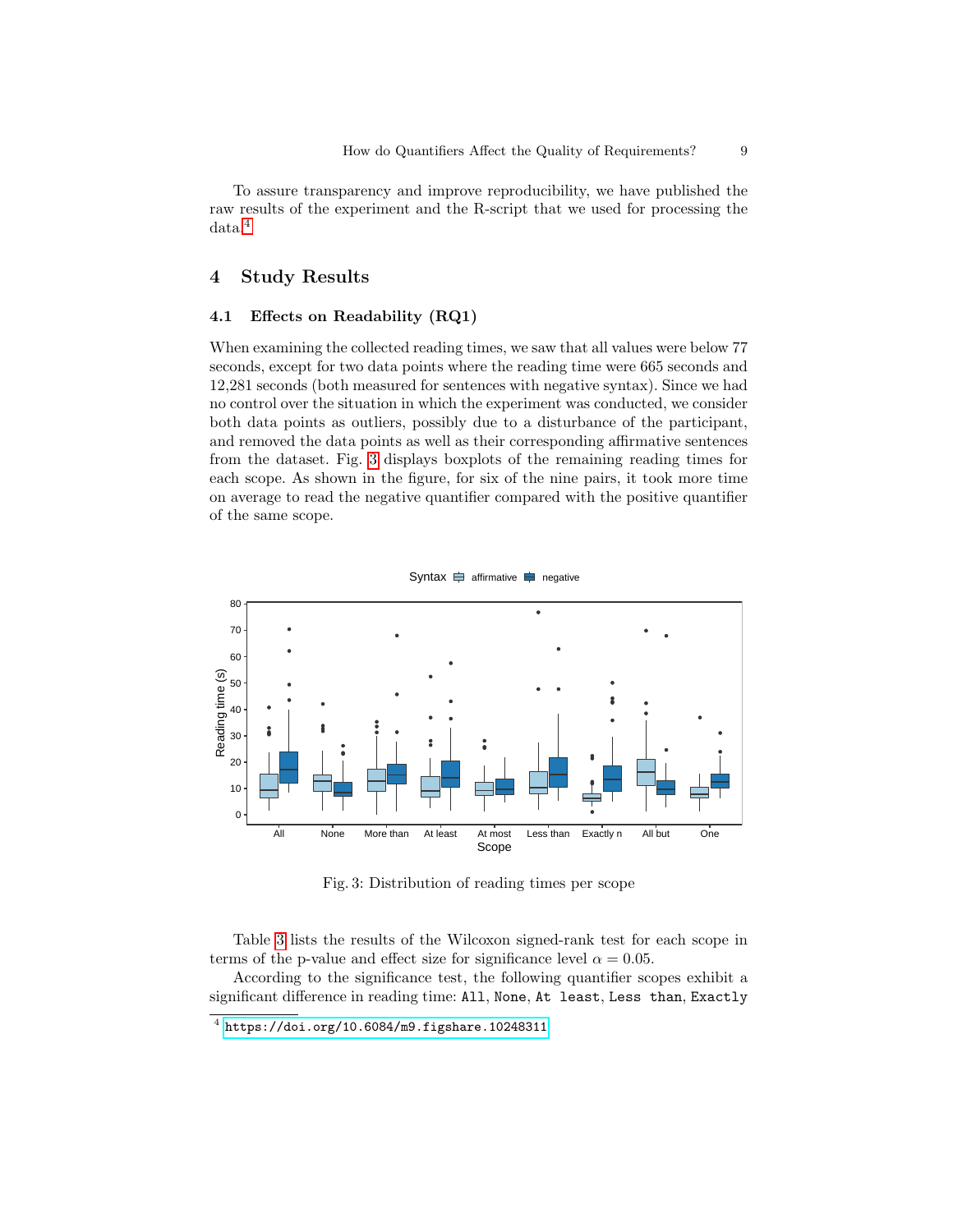<span id="page-9-0"></span>Table 3: Wilcoxon signed-rank test for differences in reading times between affirmative and negative syntax in each scope.

| <b>Scope</b> | All |     | None More                      |       |           |     | At At Less Exactly All but |      | One   |
|--------------|-----|-----|--------------------------------|-------|-----------|-----|----------------------------|------|-------|
|              |     |     | than                           | least | most than |     |                            |      |       |
| p-value      |     |     | .000. 000. 077 .000 .000. 000. |       |           |     | .000.                      | .000 | .000. |
| effect size  | .46 | .23 | .18                            | .37   | $.08\,$   | .32 | .58                        | .52  | .52   |

n, All but, and One. Only for quantifiers At most, and More than, we were not able to reject the null hypothesis of equal reading times. Among the quantifier scopes, All but and None yield significantly longer reading times for the affirmative quantifier than for the negative, as depicted in Fig. [3.](#page-8-1) In all other cases, affirmative quantifiers perform better than their negative equivalences regarding the average reading time. The effect size values indicate small (0.2) to moderate effects (0.5) [\[6\]](#page-15-12). An effect size of 0 means that exactly 50% of participants spent less reading time for the affirmative sentence than the mean reading time for the negative case (i.e., there is no difference). A moderate effect size of 0.5 indicates that 69% of participants spent less reading time for the affirmative sentence than the mean reading time for the negative case, while for large effect size (0.8) this is already true for 79% of participants.

## 4.2 Effects on Comprehension (RQ2)

Fig. [4](#page-9-1) shows the ratio of incorrect answers per scope. For 6 of the 9 quantifiers, our participants made more errors in the sentence with negative syntax. Only for the quantifier scopes More than, At most, and All but, the participants made more errors in the sentence with affirmative syntax.

<span id="page-9-1"></span>

Fig. 4: Distribution of incorrect answers per scope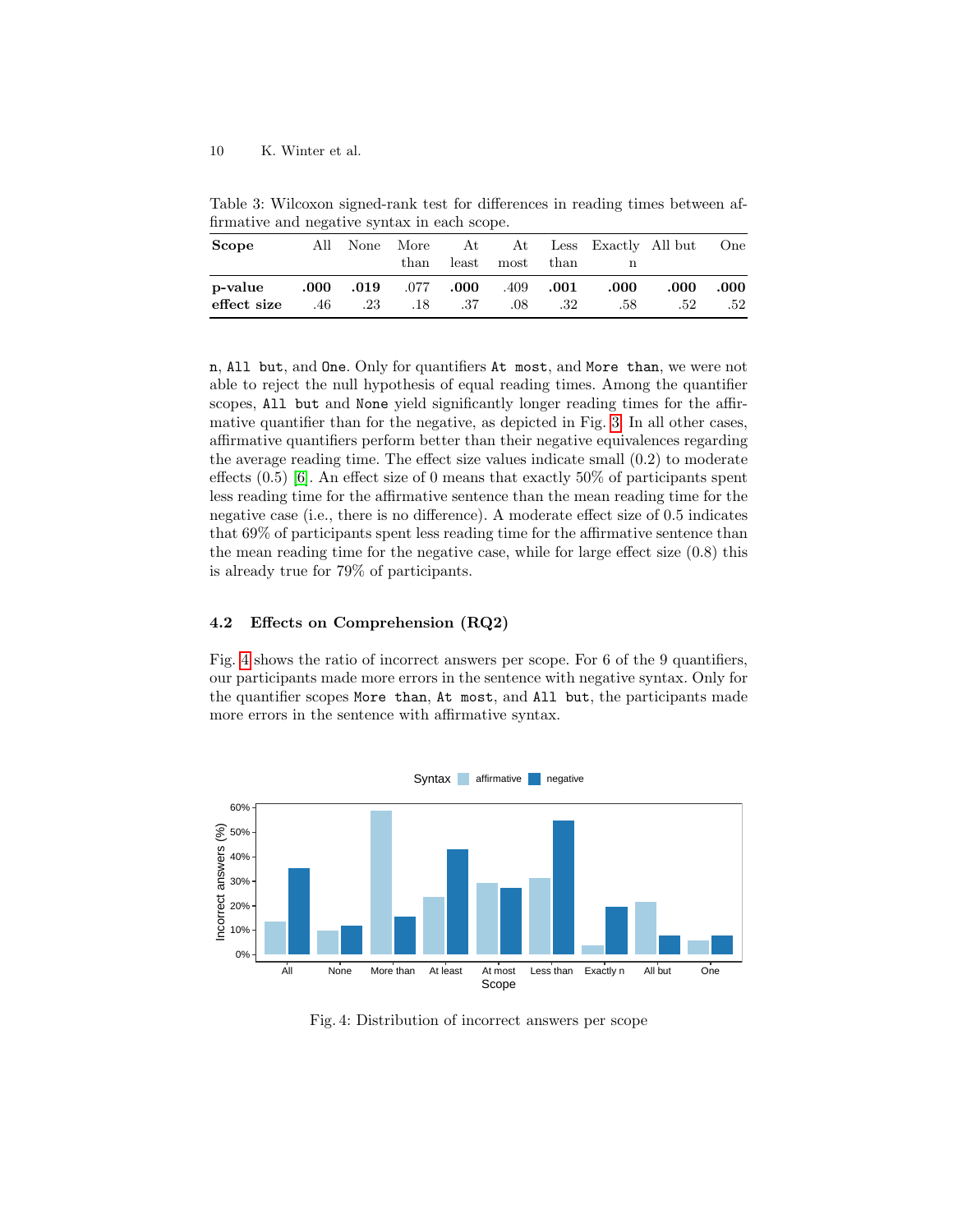Table [4](#page-10-0) lists the results of the exact binomial test for each scope in terms of the p-value and the odds ratio as a measure for effect size for significance level  $\alpha = 0.05$ .

<span id="page-10-0"></span>Table 4: Binomial test for differences in error ratio between affirmative and negative syntax in each scope

| Scope      | All None |                                   |                      |      | More At At Less Exactly All but One |      |
|------------|----------|-----------------------------------|----------------------|------|-------------------------------------|------|
|            |          |                                   | than least most than |      |                                     |      |
| p-value    |          | $.007$ 1.0 $.000$ 0.013 1.0 0.017 |                      | .008 | .016                                | 1.0  |
| odds ratio |          | 6.50 1.50 12.50 6.00              | 1.33 3.40            | Inf  | Inf                                 | 2.00 |

For 5 of the 9 quantifier scopes, our participants made significantly more errors in the negative sentence. For the scopes All but and More than, our participants made significantly more errors in the affirmative sentences. The odds ratios as a measure for effect size varied between small effects ( $or < 2.57$ ), moderate effects  $(2.75 \leq or < 5.09)$  and large effects  $(or \geq 5.09)$  [\[3\]](#page-15-13). An odds ration of 6.5 for the scope All, for example, means that the chances of incorrectly answering the negative sentence was 6.5 times higher than the chances of answering the affirmative sentence incorrectly.

# 4.3 Effects on Perceived Difficulty (RQ3)

After each question in the experiment, the participants were confronted with a self-assessment scale on how difficult they perceived the sentences. Answer options were easy, medium, and difficult. Fig. [5](#page-11-0) depicts the assessments over the participants.

Table [5](#page-10-1) lists the results of the Wilcoxon signed-rank test for each scope in terms of the p-value and effect size for significance level  $\alpha = 0.05$ .

| and the control of the control of the control of the control of the control of the control of the control of t |     |                             |      |     |                       |     |                                          |             |             |
|----------------------------------------------------------------------------------------------------------------|-----|-----------------------------|------|-----|-----------------------|-----|------------------------------------------|-------------|-------------|
| Scope                                                                                                          |     |                             |      |     |                       |     | All None More At At Less Exactly All but |             | One         |
|                                                                                                                |     |                             | than |     | least most than       |     |                                          |             |             |
| p-value<br>effect size                                                                                         | .55 | $.000$ $.510$ $.000$<br>.07 | .36  | .51 | .000 .141 .000<br>.15 | .49 | .000.<br>.52                             | .164<br>.14 | .001<br>.37 |

<span id="page-10-1"></span>Table 5: Wilcoxon signed-rank test for differences in perceived difficulty between affirmative and negative syntax in each scope

Six of the nine quantifier scopes show significant differences in the perceived difficulty. For all of these scopes, the participants perceived the affirmative phrase as easier. The effect size measures for the scopes with significant differences all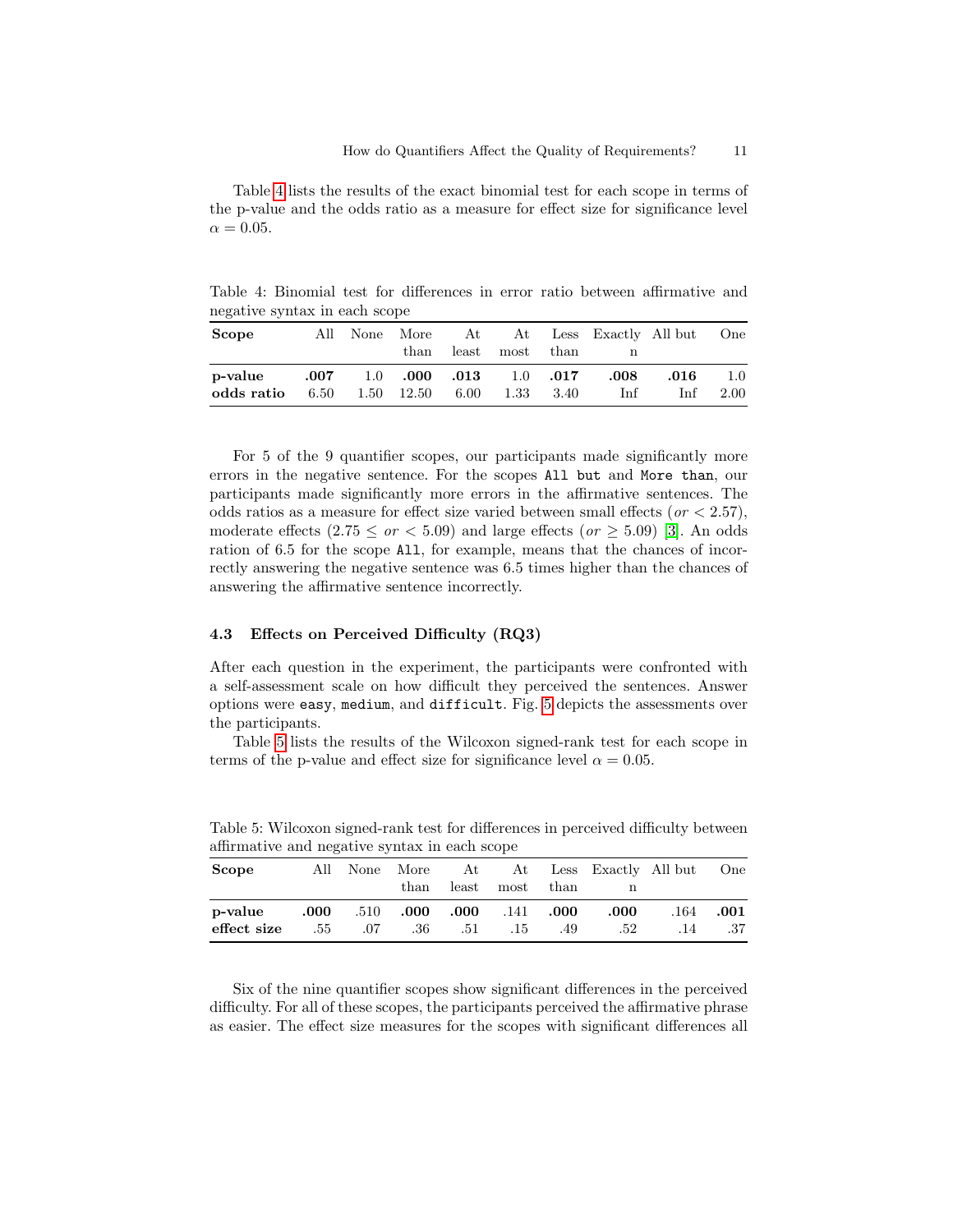<span id="page-11-0"></span>

Fig. 5: Subjective perception of sentence difficulty per scope

indicate moderate effects  $(0.35 \le$  *effect*  $< 0.65)$  [\[6\]](#page-15-12). For the remaining three scopes, the difference in perceived difficulty is not significant.

### 4.4 Summary of the Results

Fig. [6](#page-12-0) summarizes the results of the three research questions. The figure shows the scopes and the measured differences with a qualitative evaluation of the effect sizes according to Cohen [\[6\]](#page-15-12).

Overall, negative quantifiers perform worse in more cases than positive quantifiers, which is clear for the quantifiers All, At least and Exactly n and also apparent for the quantifier Less than. For other quantifiers, results are neutral, like the quantifier None, which is in a special position, as it naturally is formulated in negative syntax, or At most and One, which exhibit neutral objective measurements, but show tendencies in self-assessment towards differences in subjective difficulty. The quantifier More than was the outlier in the measurements regarding the number of mistakes in the positive sentence. Thus, this result should be treated with care. Especially, since self-assessment showed clear tendencies that the negative sentence is more difficult. Last but not least, the extra quantifier All but performed worse in two measurements, namely reading time and self-assessment, and only neutral when it came to the number of wrong answers. Hence, it is the only quantifier that yields a worse overall performance of the positive quantifier.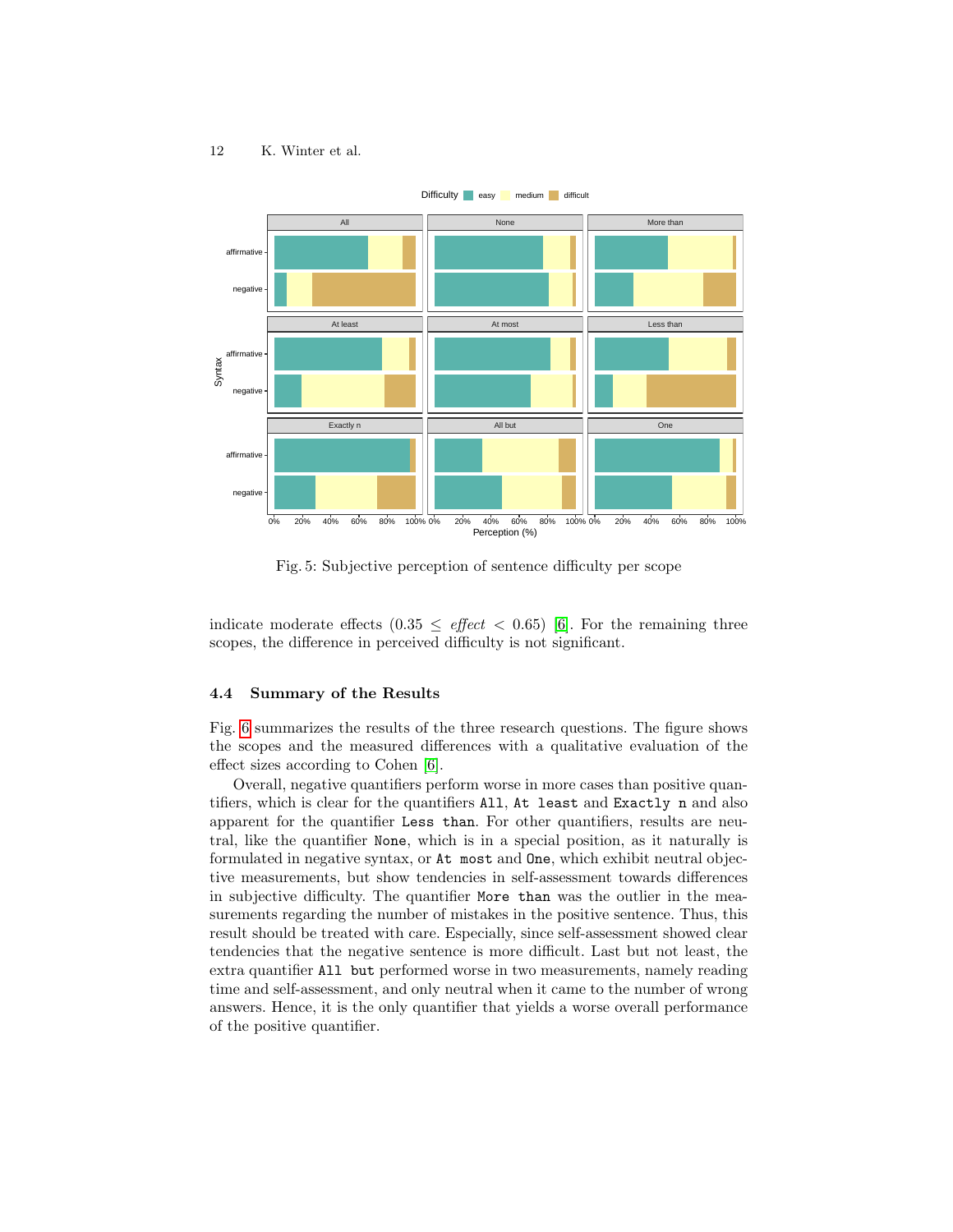<span id="page-12-0"></span>

#### How do Quantifiers Affect the Quality of Requirements? 13

Fig. 6: Summary of results

# 5 Discussion

## 5.1 Threats to Validity

For the interpretation of the results, several threats to validity need to be considered.

Construct Validity: Only one specific representative quantifier was stated for each scope in the experiment. Thus, results are inferred from these exact representatives, not the quantifier scopes in general. Using other quantifiers to express a scope may possibly yield different results. In addition, results may depend on the setup of the experiment. As subject area of all sample requirements, we used a software product for machine maintenance. Each quantifier was then embedded in a sentence that was equal for all test subjects and had specific answer options encoded as images. A different use of sentences, images, or other factors, such as the professional background and English proficiency of the subjects, could lead to different results.

Conclusion and Internal Validity: Prior to starting the experiment and collecting the data, we launched a test run with three participants to receive feedback on the correctness of language, the comprehensibility of the overall experiment, and remaining technical bugs. Since we used an experimental design where all participants were faced with all treatments in a random order, we do not expect effects due to a confounding variable. The sample size of 51 subjects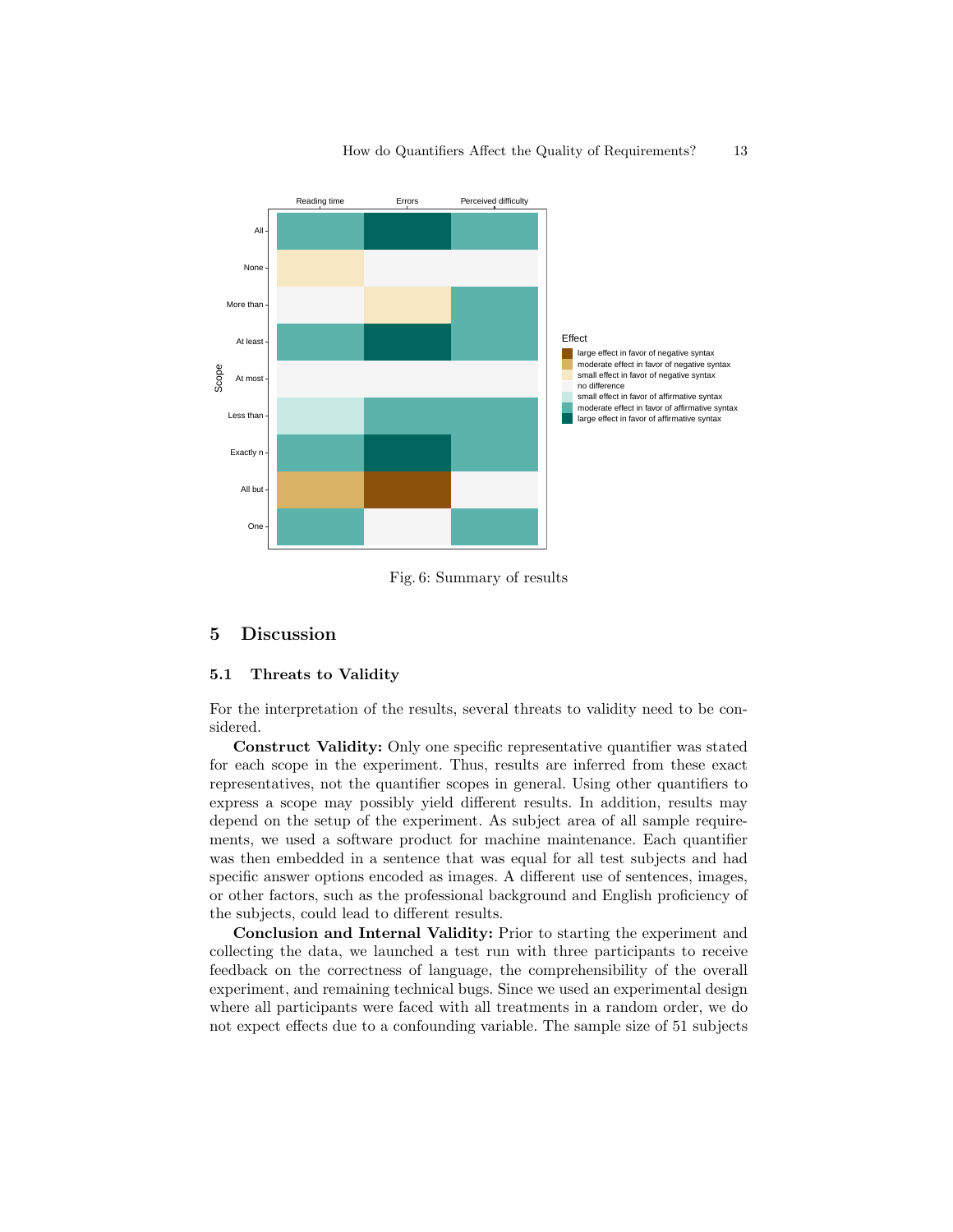is reasonable to draw statistical conclusions. We only asked the participants whether they have a background in computer science, whether they are native English speakers, and what their profession is. We did not analyze the effect of these demographic factors due to the small size of single groups. In addition, we are not able to analyze effects related to further contextual factors of subjects such as experience, closeness to the application domain, or others. We selected the applied statistical tests based on the characteristics of the experiment (e.g., paired samples) and checked the test's assumptions (e.g., normal distribution). All elicited measures (reading times, number of errors, and perceived difficulty) are independent from any kind of judgement by the authors. To make the results transparent, we report p-value and effect size. Still, we used an arbitrary, yet common, significance level threshold of  $\alpha = 0.05$  for the statistical tests.

External Validity: Since we used convenience sampling, we cannot claim that our participant group is representative for the group of all people working with requirements. Particularly, participants with a different language background may have more or less difficulties with negative or affirmative syntax. In addition, we used artificial requirements for the treatments. We cannot claim that these are representative for real requirements in the context of each participant.

#### 5.2 Interpretation and Writing Guidelines

Taking the threats to validity into account, we can cautiously interpret these results. We conclude that some quantifiers exhibit better readability and better comprehension when phrased in affirmative syntax. Furthermore, self-perception mostly coincides with readability and comprehension, which might be owed to the fact that longer reading time and the guessing of answers impact the perceived difficulty of the sentences. Nevertheless, even for the quantifier scopes where participants made significantly more errors and spent more reading time with the affirmative syntax, the participants did not perceive the negative phrasing as easier to read (see Fig. [6\)](#page-12-0).

An observation that was surprising to us was the high error rate for the scopes More than (affirmative case) and Less than (negative case). As shown in Fig. [4,](#page-9-1) almost 60% of our participants answered the question incorrectly. A deeper analysis of the results showed that, for the sentence "more than  $x \dots$ ", a large number of participants incorrectly selected the answer that showed exactly x instances. This results is mirrored in the negative case of the Less than scope. Apparently, our participants had difficulties with sentences that represent open intervals. Given that the error ratio for scopes At least, and At most is lower, we may conclude that it is better to use formulations that represent closed intervals.

In summary, we draw the following conclusions that can be used as advice for writing requirements that are faster to read, have lower chances of misinterpretation, and are perceived as easier to read: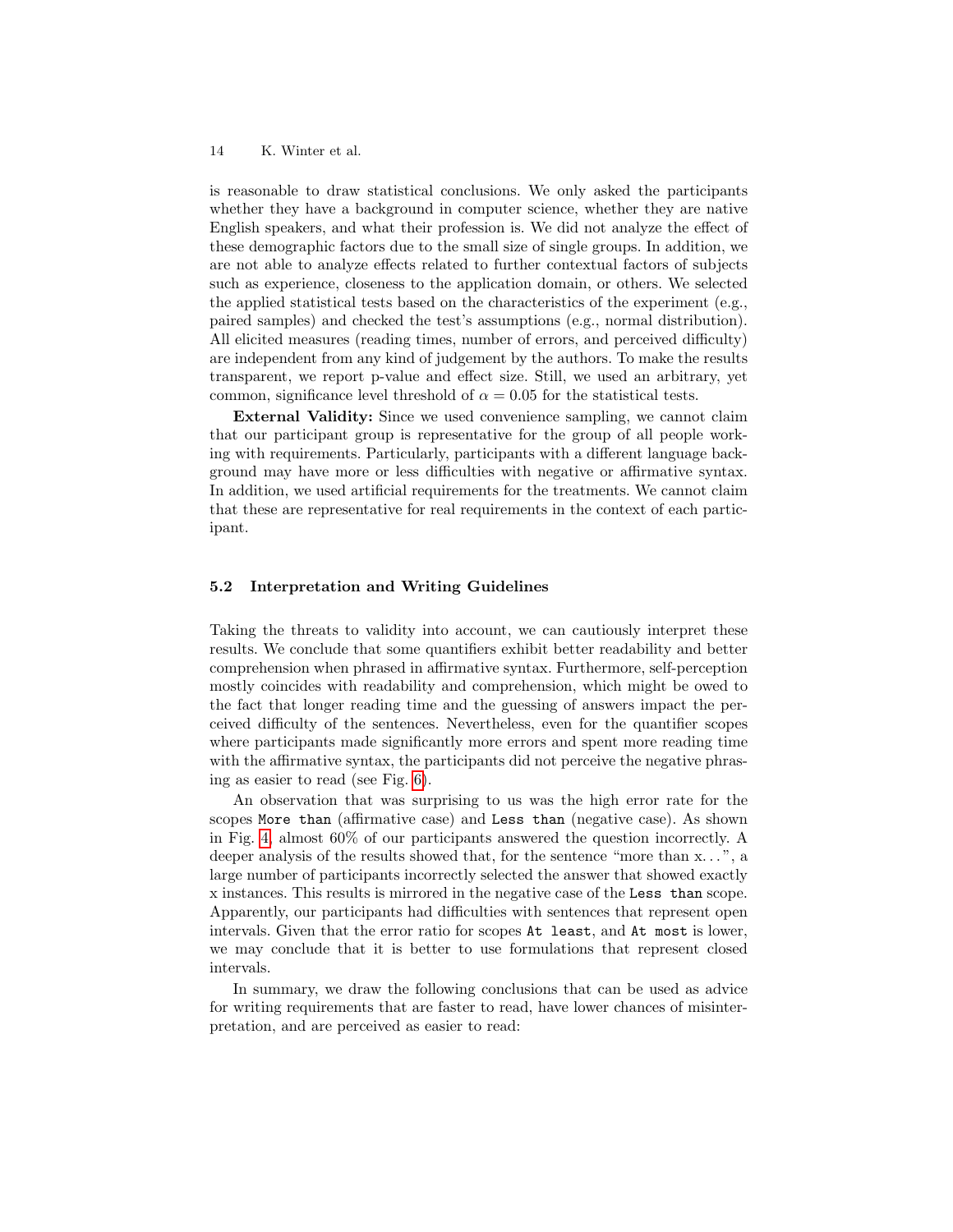```
1. Use affirmative syntax for scopes All, At least, Less than,
  Exactly n, and One:
    – Write All... instead of No...not
    – Write At least... instead of No less than...
    – Write Less than... instead of Not as many as...
    – Write Exactly n... instead of No more or less than n...
    – Write Only ... instead of Only...not
2. Use negative syntax for the scope None:
    – Write None of... instead of All...without
3. Use closed-interval formulation instead of open-interval formulation:
    – Write At least... instead of More than...
    – Write At most... instead of Less than...
4. In doubt, use affirmative syntax since it is perceived as easier.
```
#### 5.3 Relation to Existing Evidence

Berry and Kamsties [\[2\]](#page-15-2) noticed that some quantifiers may be dangerous to use in requirements because they create ambiguity. They specifically recommend avoiding indefinite quantifiers, such as "nearly all", and the quantifier all with a plural noun because it is not clear whether the corresponding statement applies to each instance separately or to all instances as a whole. In our experiment, the affirmative sentence for the scope All contained the quantifier all with a plural noun. Although 10% of our participants gave an incorrect answer for this sentence, this number was not particularly higher than in other scopes.

Christensen [\[4\]](#page-15-5) performed an empirical study on the effect of negative and affirmative statements on response time (i.e., how fast did subjects answer questions about the presented statements) and reading performance (i.e., how often were the answers correct). They found significantly shorter response times for affirmative sentences and lower error rates (differences were not significant). Our results corroborate the results of Christensen in general although there were some scopes with effects in favor of the negative syntax (e.g., All but).

# 6 Conclusion

In the course of this study, we raised questions on the readability, comprehension, and subjective difficulty of affirmative and negative quantifier formulations in natural language requirements. We designed and conducted a web-based experiment, from which we evaluated the results using the time for readability, correctness for comprehension, and self-assessment for subjective difficulty. The results were interpreted and yielded a tendency towards better overall performance of affirmative quantifiers compared to their negative equivalences. This extends and confirms related studies from psycholinguistics. Moreover, our results suggest using quantifiers representing closed intervals instead of open intervals.